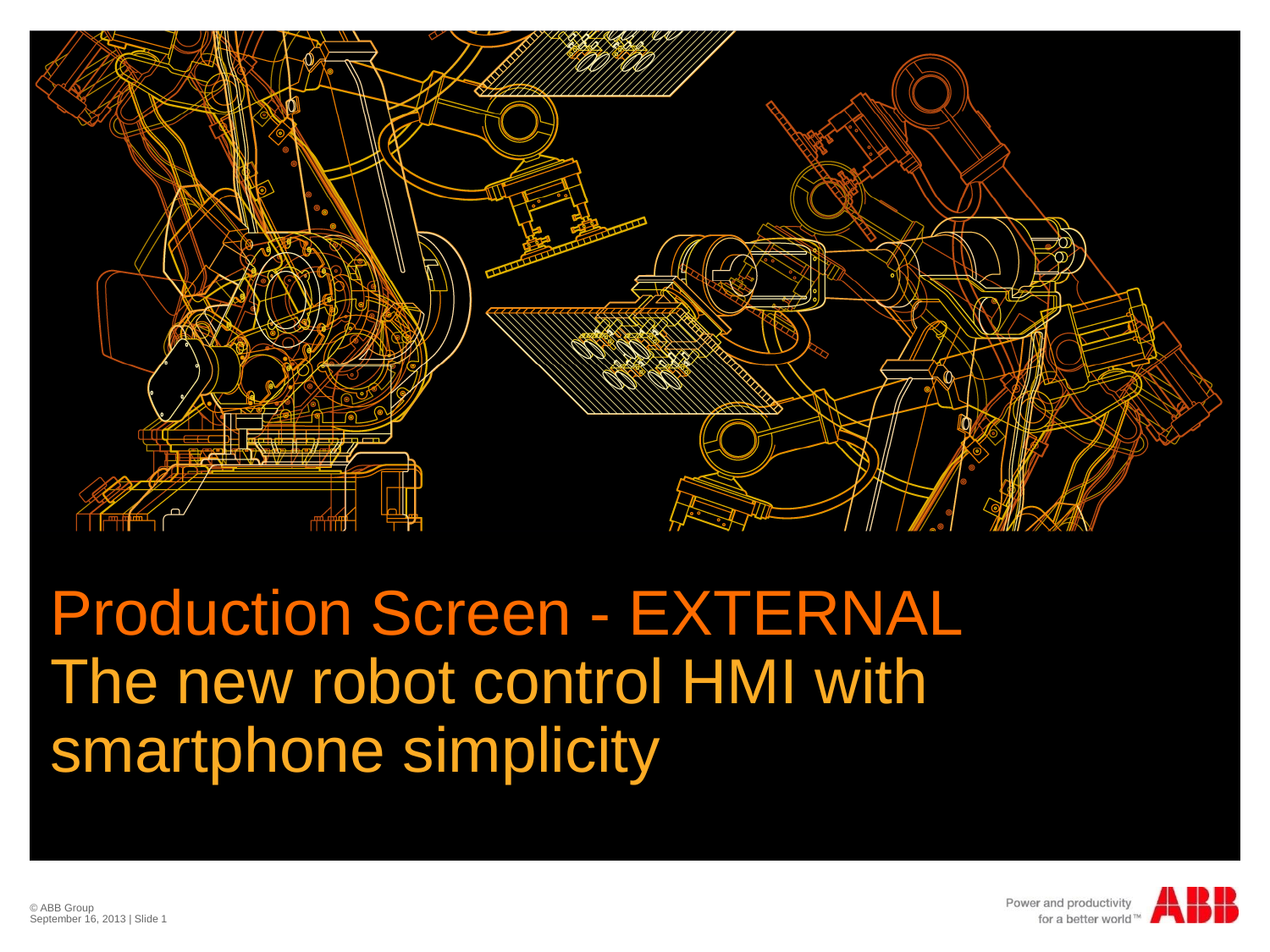### Production Screen **Summary**

| <b>Production Manager</b> |                    | Manual<br>SPOT_GUI_RW6 (192.168.8.167) Stopped (Speed 100%) |                               | <b>Guard Stop</b> |      | ĸ                |
|---------------------------|--------------------|-------------------------------------------------------------|-------------------------------|-------------------|------|------------------|
| Rob Id:                   | Robot <sub>1</sub> | <i><b>ABB Production Screen</b></i>                         |                               |                   |      |                  |
| *******************       |                    | Waiting for order                                           | Part Id:<br>FrontRightDoor820 |                   |      |                  |
| Pre-menu<br>Menu          |                    | Pre-part<br>Part                                            |                               | $-$               |      |                  |
| Post-menu                 |                    | Post-part                                                   |                               |                   |      |                  |
|                           |                    | Aborting                                                    |                               |                   |      |                  |
|                           |                    |                                                             |                               |                   |      |                  |
| PM                        | Spot               | <b>Dresser</b>                                              | Media                         | <b>Bosch</b>      | Cell | Opt7             |
| Production<br>Manager     |                    |                                                             |                               |                   |      | ROB <sub>1</sub> |

- The software is successfully utilized in a large automotive project.
- The screens are customized on the FlexPendant, using widgets and apps.
- The widgets can be downloaded from RobotApps and adapted in ScreenMaker.
- Ordered as a RobotWare option.

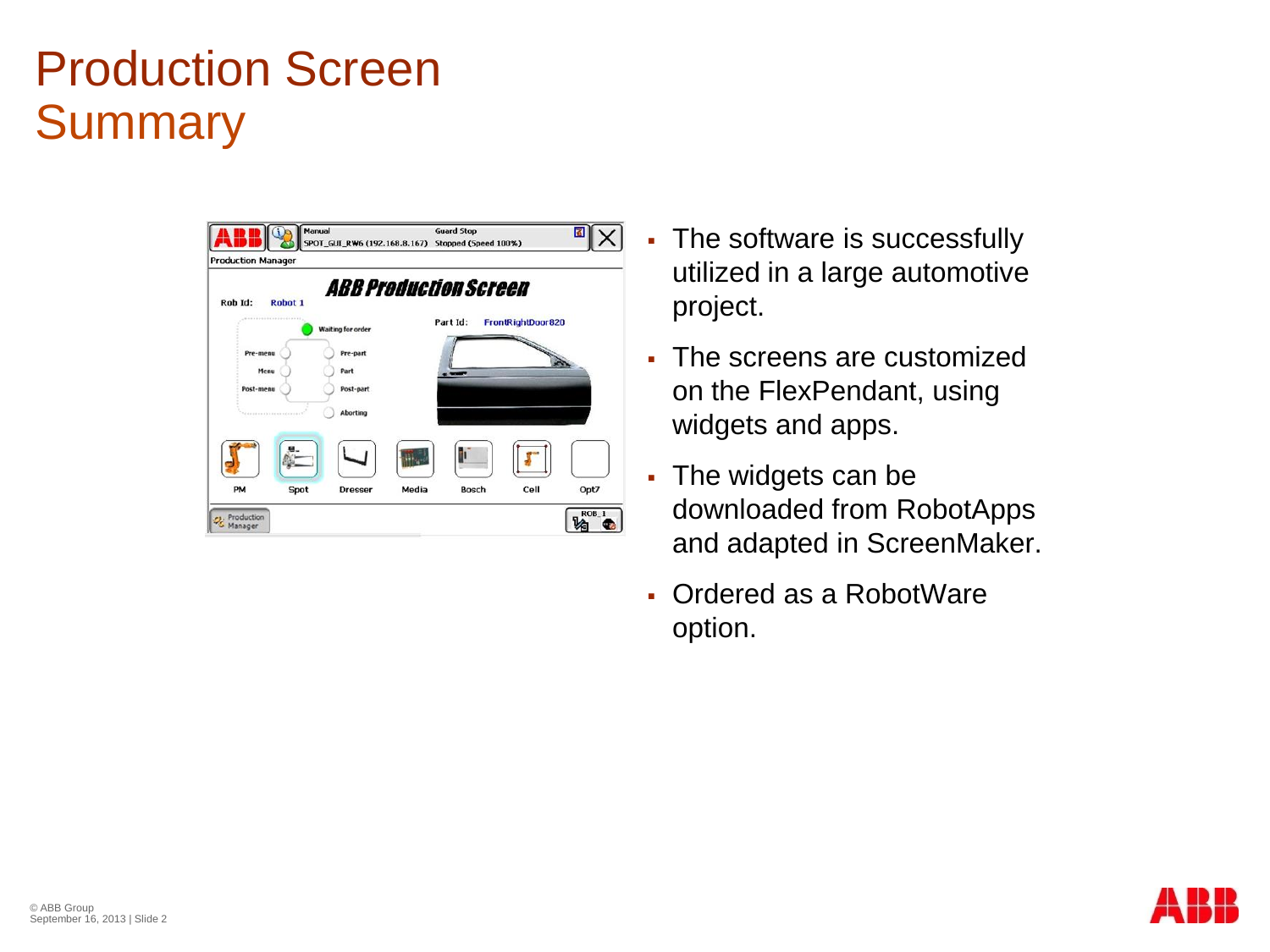### Production Screen Customer benefits



- "The new robot control HMI with smartphone simplicity"
- Enables operators to interact efficiently with the robot cell from the FlexPendant.
	- intuitive graphical interface lowers learning curve.
	- quick overview of cell status.
- This can enhance the up-time of the production cell or line
	- **Faster interaction if the cell will** stop.

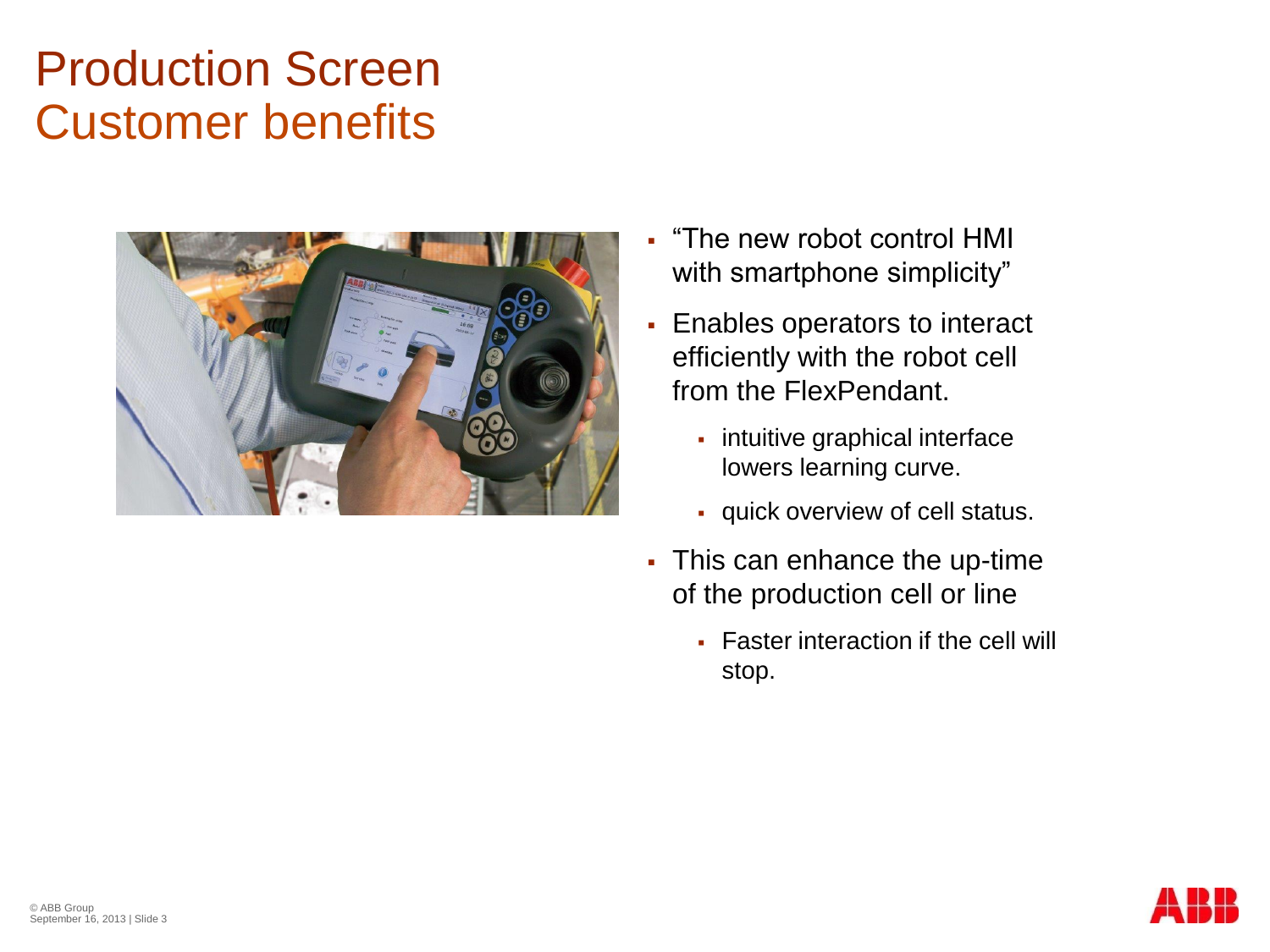

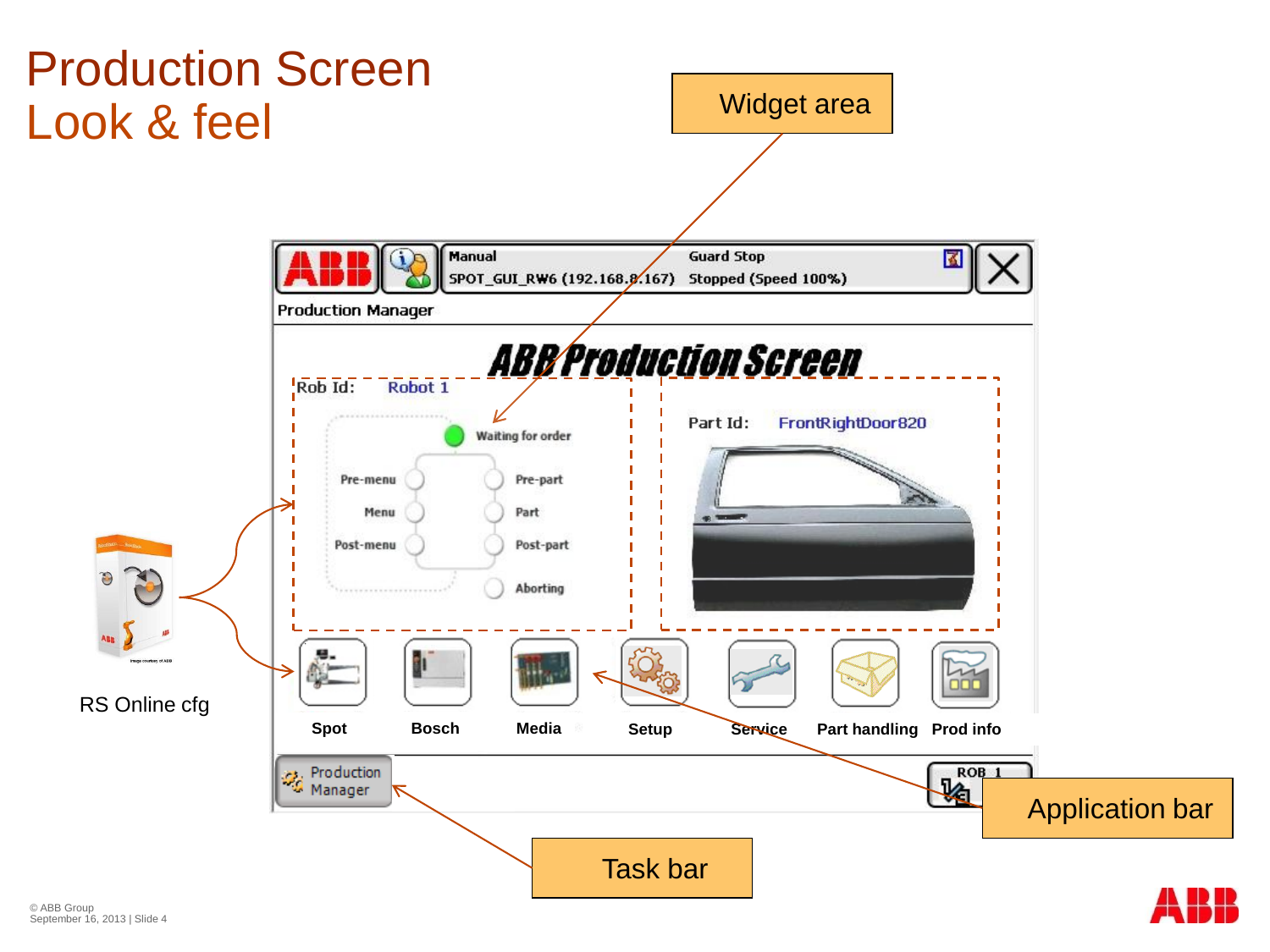### Production Screen Widgets – what is that?

- Widgets are small applications with simple GUI:s that can run on the Production screen desktop.
- The widgets can run simultaneously in the widget area and thus be used to customize the screen view.
- Up to 25 widgets can be placed in three different pages in the widget area.

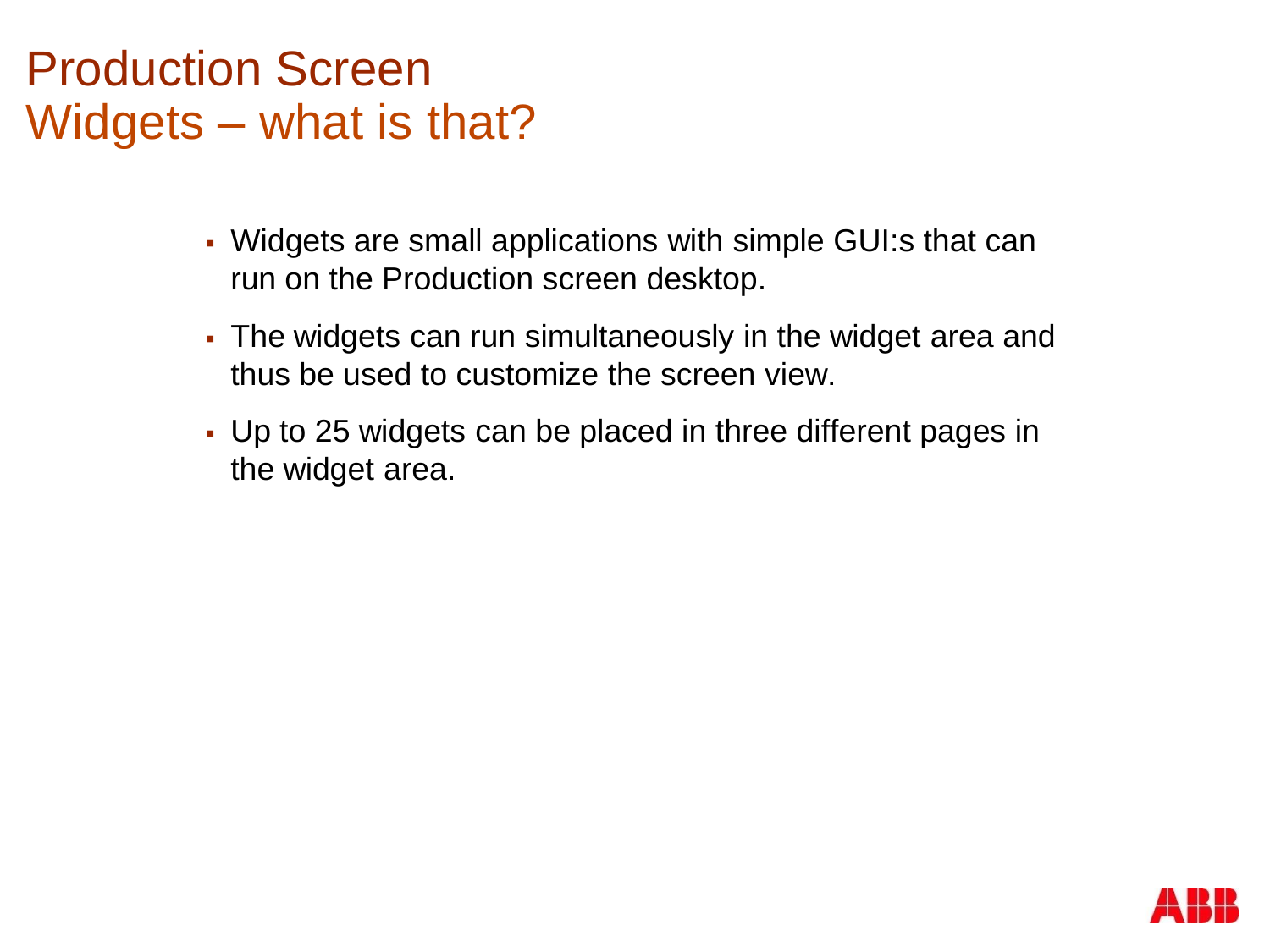#### Production Screen Apps – what is that?

- Apps are normal FlexPendant applications that are executable from Production screen.
- Apps started from Production Screen have some extended behavior that are provided by the framework, for example error indication.